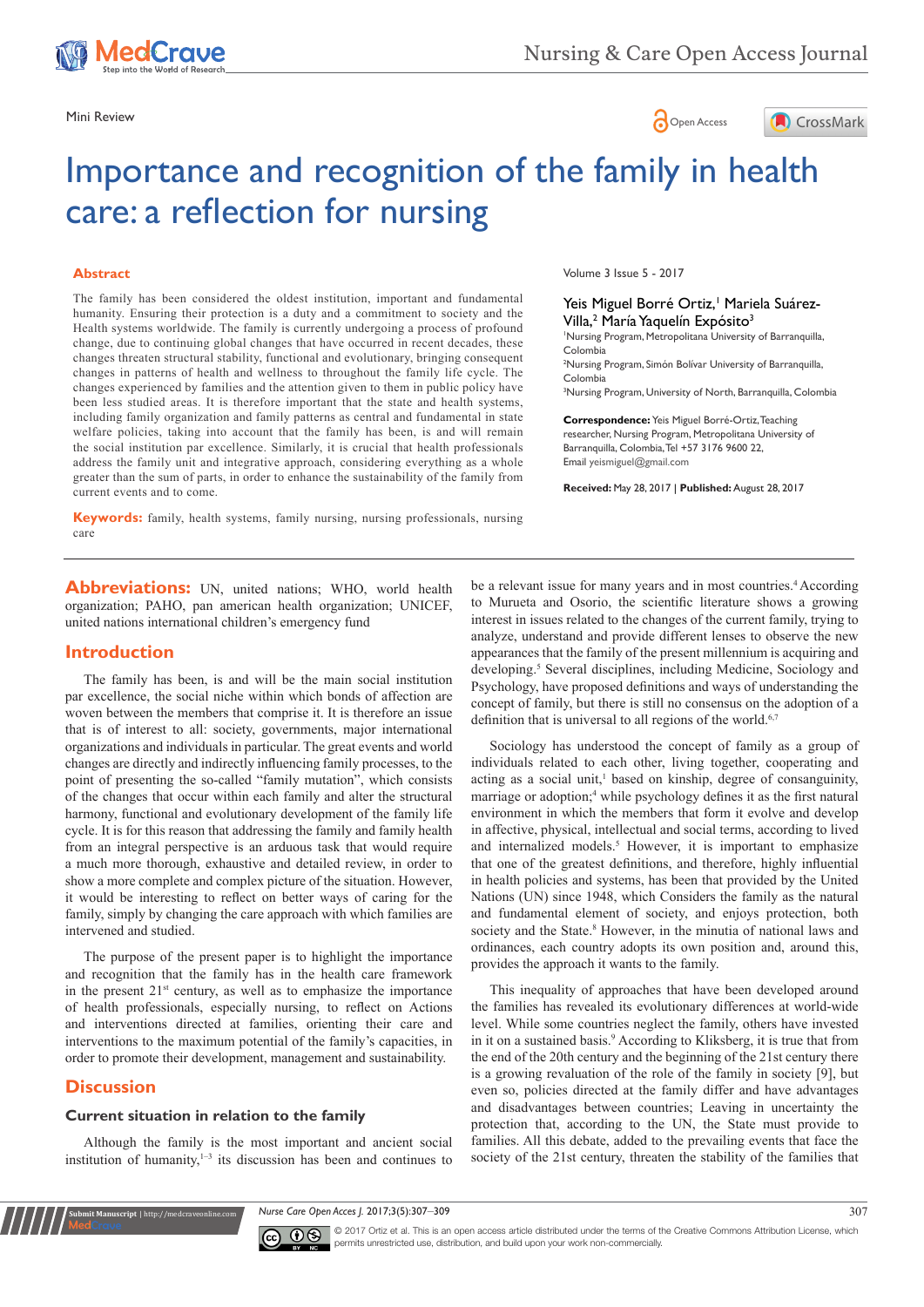inhabit the world, resulting in several alterations in their functioning, their roles and their relationships.

#### **Global changes and their repercussion in the family**

This allows us to bring up a series of questions within the different disciplines that are concerned with the study of families. These questions start from the idea of how changes in social structures, economics, politics, medicine, law and science in general, induce and/or lead to mutations in the family.<sup>5</sup> Today, the humanity is going through a process of profound global changes related to economic development, population education, the phenomenon of globalization, demographic aspects, immigration, changes in epidemiological patterns, among others; many of which influence not only the health system and the health care setting,<sup>9</sup> but are also fundamental factors that disrupt the balance of family unity $2,10$  and remove the structural, functional and evolutionary foundations of families that make up the society of the  $21^{st}$  century. In particular, this phenomenon is experienced by Latin American families due to the great existing social inequalities,<sup>11</sup> with some similarities in families of developed countries. An example of this is the case of accelerated aging of the population, low birth rates, increased life expectancy, chronic processes, disability, long-term care and dependency.12 All this, added to the own sociocultural factors that determine the interaction of the family with the environment, causing characteristic changes in its composition and organization.3

According to the UN, it is expected that these phenomena will increase in the coming decades. The world population will reach 7.000 million people in three years, compared with 6,800 million that existed until 2009; It will even exceed 9,000 million by 2050. That is, it will be 49.6% more than in 2000, and this increase will occur mostly in developing countries and in the population over 60 years.13 This number will increase from 600 million in 2000 to 1.200 in 2025 and 2.000 million in 2050.14 This indicates that the different productive sectors will collapse if no sustainability measures are envisaged. One of the most affected will be the health sector. For this reason, each country will need to strengthen, organize and seek strategies that allow the sustainability of health systems, in order to respond to the events that are to come in the coming decades, and not to continue recharging the system of informal care provided by Families.

International organizations such as the UN, the World Health Organization (WHO), the Pan American Health Organization (PAHO), and the United Nations Children's Fund (UNICEF) have closely analyzed future events and their effects and consequences. However, the transformations experienced by families and the attention given them in public policies have been weakly studied areas.15 Families become increasingly responsible for the maintenance of health and the preservation of the quality of life of its members.<sup>3</sup> This situation is exacerbated when it comes to a dependent family member.<sup>7,16,17</sup> Aspect that generates the development or appearance of negative effects denominated the "caregiver burden".17

This situation is occurring in many regions of the world. In Europe more than two-thirds of all care falls to the family.<sup>16</sup> Specifically in Spain, the family is the main source of care and women are the caregivers par excellence,<sup>16–18</sup> and in Mexico and the rest of Latin America the trend is similar.16 Because of the above, families have to face two situations: The burden of care of their loved one without having the elements and support required by the health systems, and therefore, health professionals and, experience processes of family transformation for all that the care of your family member entails,

resulting in deterioration in well-being, health and family functioning.

According to Canga et al.<sup>18</sup> if this model persists, it will be unsustainable in the face of major changes and global transformations, because there will be a decrease in caregivers and, consequently, a significant reduction of family care. For this reason, family organization and family models require a central and fundamental role in state welfare policies.19,20

#### **Nursing and care for the family**

For more than two decades, the nursing has worked and built different frameworks and/or models of care focused on the family, $21$  a key aspects for this has been the interdependent relationship between the family dynamics and the illness of one of its members, giving way to the topic of Family Nursing,<sup>6</sup> which is an area of knowledge of Nursing as a professional discipline.

This development has been consolidated, due to the fact that Nursing plays a preponderant role in the care of the family as a system, and in each of its members in particular. This may be due to two highly essential characteristics. The first, because the nature of nursing had its origin in the innermost part of the home, in the domestic and everyday, where care is built through nurturing, raising, nourishing, protecting and preserving.<sup>22</sup> That is, within care and family processes. The second, because nursing since its inception has been concerned with caring for the person in an integral way, including the family as an immediate environment in which bonds of affection and unity are created among its members.

Wright and Leahey assert that nursing care for the family can be seen from two perspectives.<sup>21</sup>

- i. The one that is focused on the affected individual and that is part of a family context from which it cannot be separated; seeing the individual the figure and the family the foundation.
- ii. The one that focuses on the individual and the family simultaneously, under the premise that when one of their members is affected, the whole family is altered, and therefore requires care.

The second perspective proposed by Wright and Leahey is the one that today must be strengthened from public policies and health practice, in order to preserve the family unit as an integrated system. However, the question is how do nurses respond to this perspective to demonstrate that their interventions are truly effective in caring for the family? The answer to this question will depend on the level of competence that the nursing professional develops in practice;23 being essential the need to have nurses who develop an advanced practice profile capable of responding, efficiently and effectively, to the challenges posed by the current family situation, whether in health or illness.24,25

Advanced practice nurses capable of approaching the family as a group of people who daily interact continuously and jointly in the development of their individual and family life cycle, creating and recreating a system of development in which the whole family unit Will always be greater than the sum of each of the members that compose it, and that any alteration of one of its members affects the whole system.<sup>6,20,26</sup> That is why caring for the family from a focus of unity constitutes an ongoing challenge<sup>23</sup> and a goal to which all nursing professionals should arrive; Orienting their care and interventions to the maximum potential of the family's capacities.